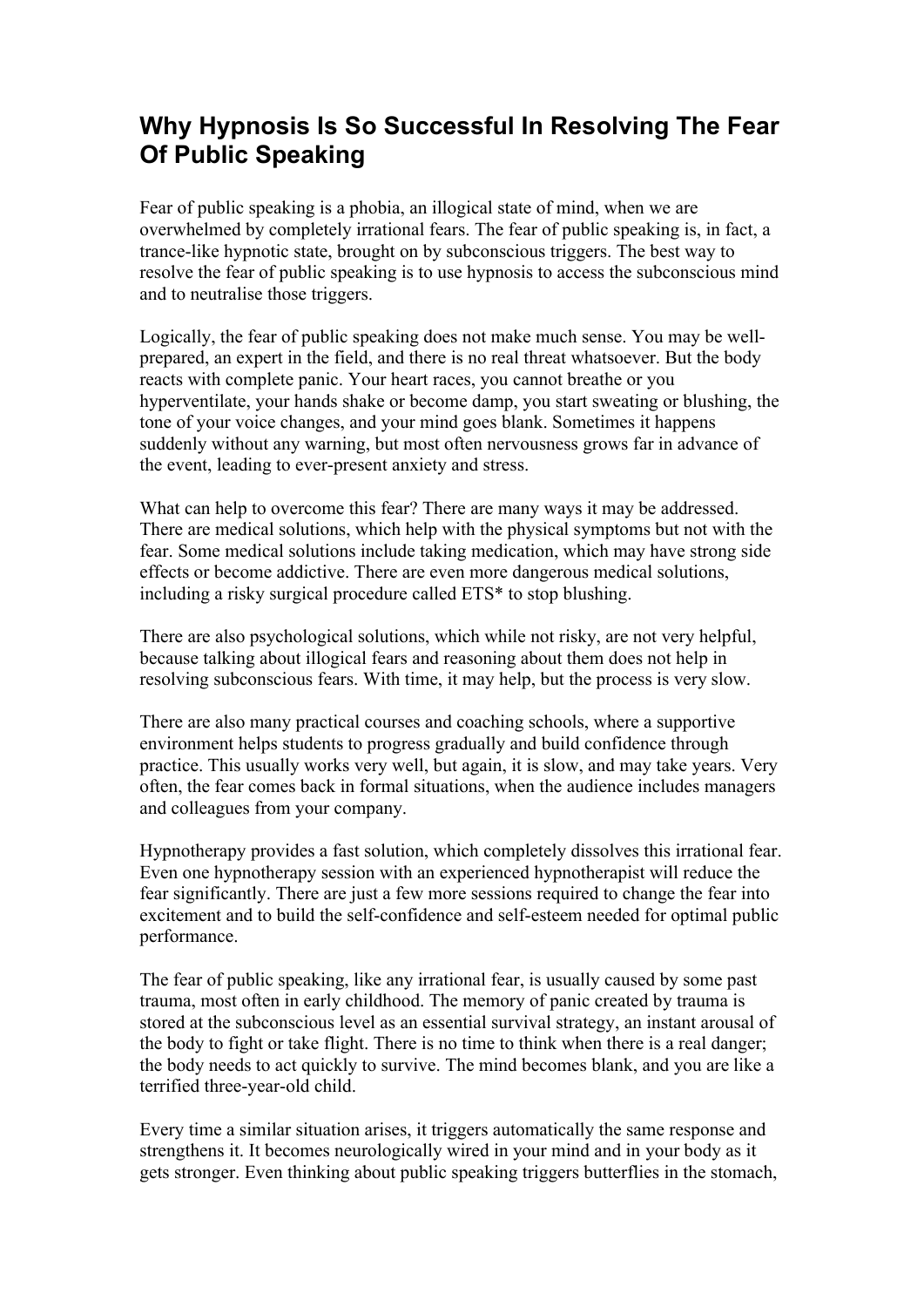elevated heart rate, sweaty hands, or a hot feeling in your face. After a few terrifying episodes, you start believing that you cannot speak in public and you hypnotise yourself into even more anxiety by negative self-talk.

How specifically does hypnotherapy help to dissolve those early childhood traumas?

Most of the early childhood trauma is not that traumatic when seen through adult eyes. This is why we usually do not remember those first incidents that triggered the fear. However, our mind is like a vast computer and every moment of our life is stored and can be revisited when in deep hypnosis. It is like being three years old again and experiencing the fearful situation, but at the same time having the resources and mind of an adult, not a helpless child. This allows for reasoning and leaving the fears in the past.

There are many ways the experienced hypnotherapist can assist with dissolving the triggers from the past, and the procedure differs, depending on the situation and level of distress. It is important not only to let go of the fears from childhood but also to desensitise the most recent public speaking panics. Yet, it can all be done in one or two hypnotic sessions.

A similar technique allows you to bring to mind and focus on positive memories from the past, times when you were confident and you spoke freely. It is easy to build on these experiences once there is nothing to trigger irrational fears.

The next step is to connect the same triggers with the positive experience and to build confidence and self-esteem for public speaking on every level, conscious and subconscious. At these levels, when the original fears are resolved, the psychological approach of connecting with logic and changing negative self-talk works. The coaching approach is also very effective, now that it feels good to have the real-life experience of speaking in public.

This phase of building confidence, coaching, and replacing negative self-talk with a positive approach can be accelerated in hypnosis. You can experience a positive future public event in hypnotic trance, learn how to coach yourself in hypnosis, watch yourself speaking, and keep improving. The hypnotic state allows you to build on this positive experience to create routine and excellence in a very short period of time.

Hypnotherapy is the best possible solution to resolve the panic of public speaking because it uses hypnosis. Not only do you dehypnotise yourself from illogical fears, but you also hypnotise yourself into confidence and good performance. It takes only a few sessions, and usually much more than the fear of public speaking is resolved. When you build strong self-confidence and self-esteem, general anxiety and social phobia also disappear.

\* ETS (**Endoscopic thoracic sympathectomy)** is a controversial surgical procedure where certain portions of the sympathetic nerve trunk are destroyed. The procedure is now banned in many countries, including Sweden, where it was invented.

**ABSTARCT**